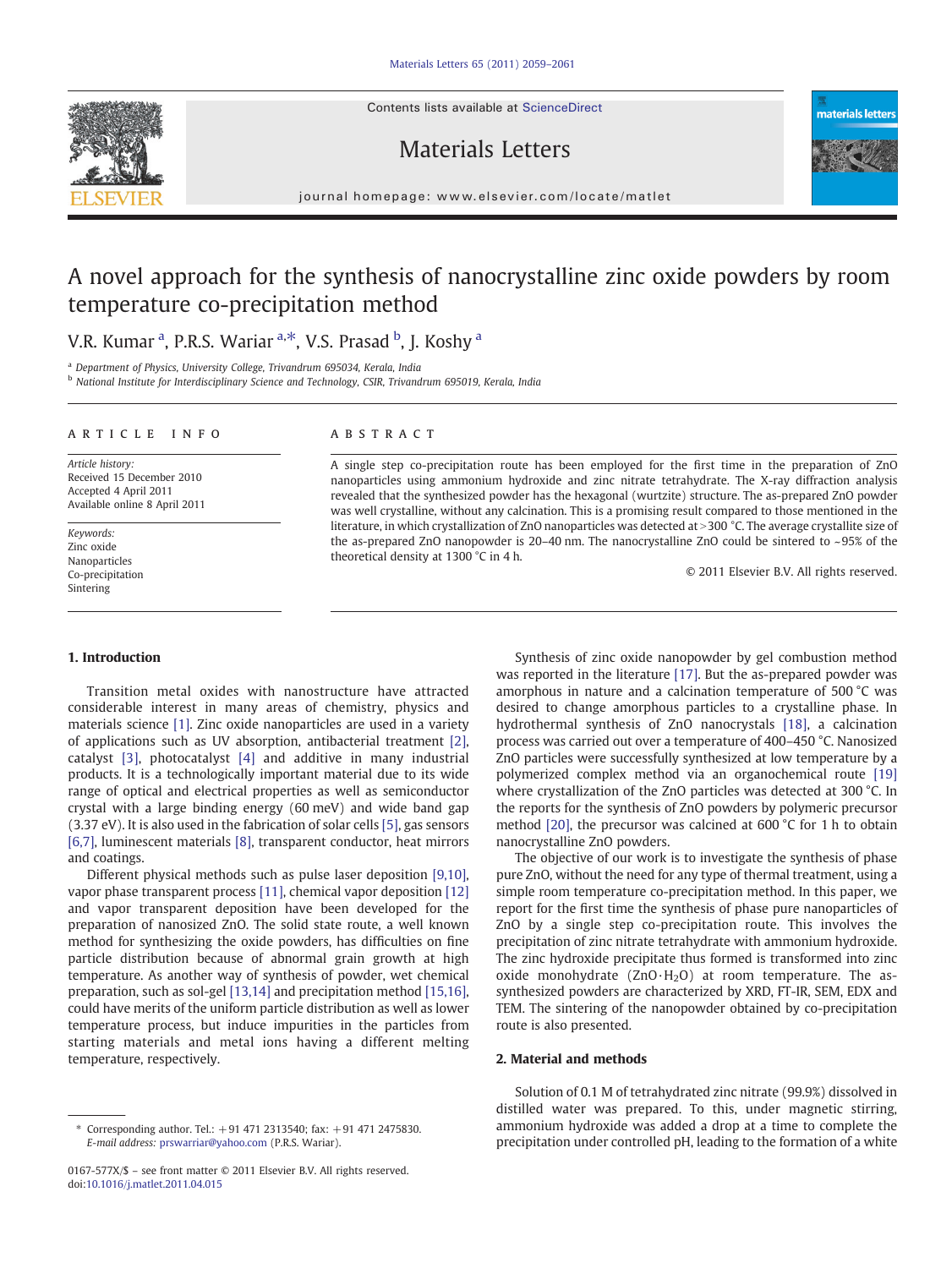gel. This gel was then collected and washed with distilled water to completely remove all the ammonium nitrate formed. The gel was dried at room temperature for 48 h.

The synthesized material was characterized by powder X-ray diffraction (XRD) using a X-ray diffractometer (Model Bruker D-8) with nickel filtered CuK $\alpha$  radiation ( $\lambda$  = 1.54056 Å). The infrared (IR) spectra of the samples were recorded in the range 400–4000  $cm^{-1}$  on a Thermo-Nicolet Avatar 370 Fourier transform infrared (FT-IR) spectrometer using KBr pellet method. The particle size and morphology of the co-precipitated powders were observed by scanning electron microscope (JEOL, Model-JSM-6390LA, Analytical SEM) and transmission electron microscope (TEM, JEOL 2010Fas). The chemical composition of the powder was analyzed by the scanning electron microscope in conjunction with energy dispersive X-ray (EDX) analysis.

Green pellets of 14 mm diameter and ~2 mm thickness were obtained by pressing the nanopowders uniaxially at 350 MPa using 5% polyvinyl alcohol as binder. The sintering of the pellets was carried at 1300 °C for 4 h in air with a heating/cooling rate of 10 °C/min. The bulk density of the sintered pellets was determined using Archimedes method. The microstructure of the sintered sample after thermal etching was investigated by scanning electron microscope.

# 3. Results and discussion

Fig. 1a shows the XRD pattern of as-prepared powder obtained by the co-precipitation route. All of the indexed peaks in the obtained spectrum are well matched with that of bulk ZnO (JCPDS Card No. 36- 1451) which confirms that the synthesized powder possesses a wurtzite hexagonal structure with lattice parameters  $a$  and  $c$  of 0.3251 nm and 0.5207 nm, respectively. No other peaks related to impurities were detected in the spectrum within the detection limit of the X-ray diffraction, which further confirms that the synthesized powders are phase pure ZnO. The crystallite size estimated from X-ray line broadening using Scherrer equation was ~36 nm. In order to distinguish the effect of crystallite-size-induced broadening and strain-induced broadening at FWHM of the XRD profile, the Williamson–Hall plot [\[21\]](#page-2-0) is performed and is shown as the inset in Fig. 1. The grain size and strain of the as-prepared sample are found to be 42 nm and  $8.8 \times 10^{-4}$ , respectively. Fig. 1b–c shows the XRD patterns of the nanopowders calcined at 200 °C and 600 °C for 1 h. No structural changes were



Fig. 1. XRD patterns of the (a) as-prepared ZnO and that heated at (b) 200 °C and (c) 600 °C (Inset shows the Williamson–Hall plot of nanocrystalline ZnO). Fig. 2. FT-IR spectrum of as-synthesized ZnO nanopowder.

observed in the heated samples compared to the as-prepared powder, which indicates that phase formation was completed during the precipitation process at room temperature without the need for any calcination step.

The composition and quality of the product were analyzed by the FT-IR spectroscopy. Fig. 2 shows the FT-IR spectrum of the coprecipitated ZnO powder. The band at 490  $cm^{-1}$  is correlated to zinc oxide. The band around  $3445 \text{ cm}^{-1}$  is characterized as water molecules (O–H stretching modes in crystallization water). The weak band at  $1640 \text{ cm}^{-1}$  corresponds to H–O–H bending vibration.

The particle size of powders can be determined from the TEM picture. The TEM method is better than X-ray line broadening in that it is direct and less likely to be affected by experimental errors and/or other properties of the particles such as internal strain or distribution in the size of the lattice parameter. [Fig. 3a](#page-2-0) is the TEM micrograph of ZnO powders synthesized through room temperature co-precipitation. The average grain size observed from the micrograph is about 20–40 nm, and which is in agreement with the calculation using Scherrer's equation. The scanning electron micrograph and EDX spectrum of ZnO nanopowders synthesized through co-precipitation route are shown in [Fig. 3b](#page-2-0)–c, respectively. The SEM picture clearly indicates that the powders were homogeneous and agglomerated. EDX spectrum furnishes various elements in the as-prepared sample.

The sintering behavior of ZnO nanoparticles synthesized through the single step co-precipitation route was studied. The relative green density of the specimen used for the sintering study was  $55 \pm 2\%$  for a pressure of 350 MPa. A sintered density of ~95% of the theoretical value was obtained on sintering the compacted specimen at 1300 °C with 4 h plateau. [Fig. 3](#page-2-0)d shows the SEM image of the sintered specimen. No cracks were observed on the surface due to densification.

## 4. Conclusions

Nanometric ZnO particles were successfully synthesized through a novel room temperature co-precipitation method. XRD results showed that obtained ZnO nanoparticles were composed of hexagonal wurtzite phase with very good crystallinity. The particle size obtained from Scherrer formula and Williamson–Hall plot was in good agreement with TEM results (20–40 nm). The method has an advantage in that phase pure ZnO nanoparticles can be obtained by a single step process without the need for any calcination step. The ZnO nanoparticles could be sintered to ~95% of the theoretical density at 1300 °C in 4 h.